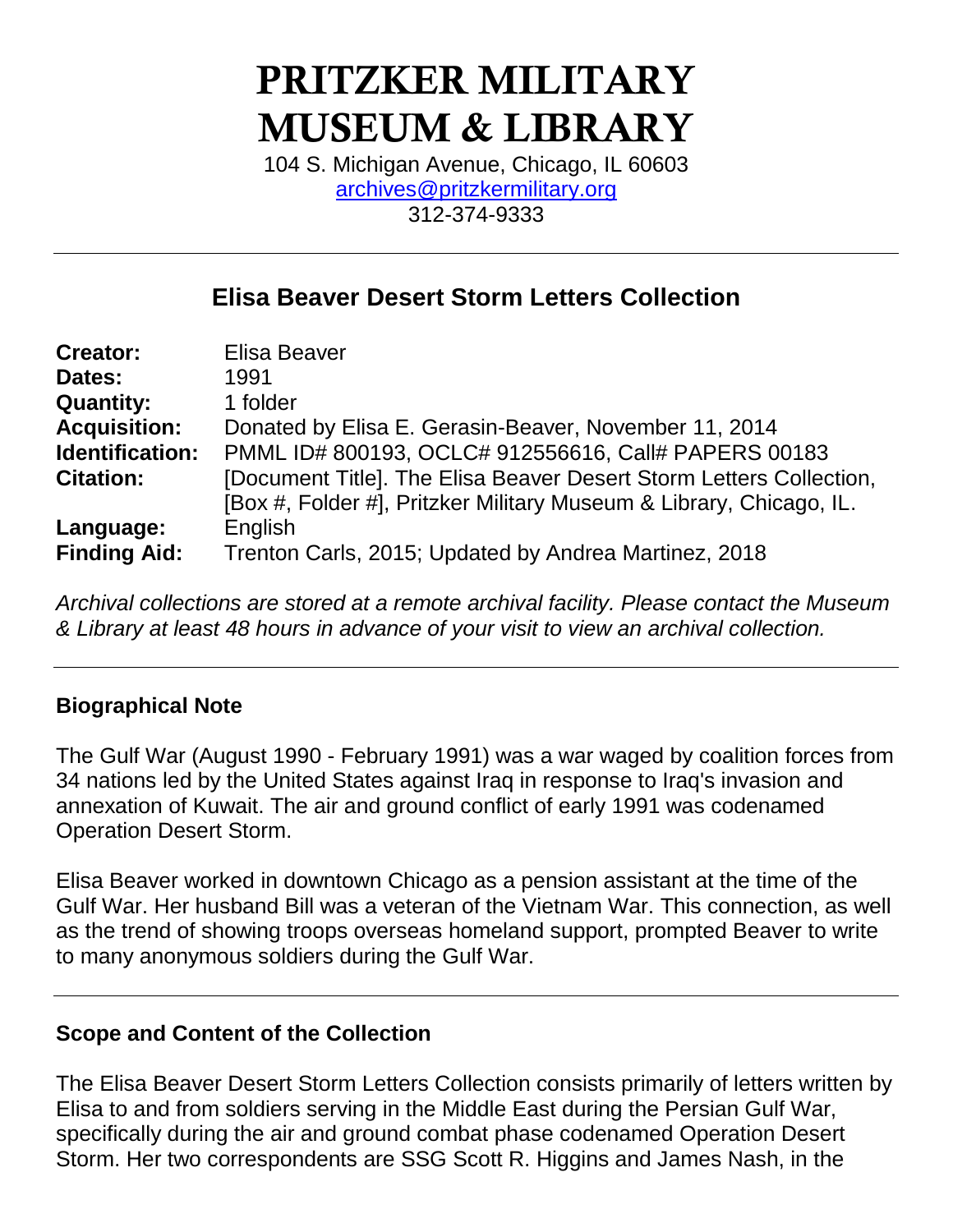Army and Navy respectively. The letters sent were originally photo copied so that Beaver could retain her own records. All letters have been kept in original order, they are primarily in chronological order but diverge in some instances where a letter would not arrive until weeks after its postmark date. The collection also contains postcards, a greeting card, and a newspaper clipping.

#### **Arrangement**

The collection arrived in a binder and primarily in chronological order. Original order has been maintained.

#### **Rights**

Copyrights held by Elisa E. Gerasin-Beaver were transferred to the Pritzker Military Museum & Library. All other rights are held by the author or publisher. Users assume responsibility for following copyright laws as established by US Code Title 17.

#### **Key Subjects**

This collection is indexed under the following headings in the Library's online catalog. Researchers interested in materials about related topics, persons, or places should search the catalog using these subject headings.

#### **Subjects**

Operation Desert Storm, 1990-1991. Persian Gulf War, 1991.

#### **Container List**

| 800193001 | Operation Desert Storm sign: We support our troops in<br>the Persian Gulf - Come Home Soon - Please display<br>with pride.                                                                                                                                                                   | n.d.     |
|-----------|----------------------------------------------------------------------------------------------------------------------------------------------------------------------------------------------------------------------------------------------------------------------------------------------|----------|
|           | Letter from: SSG Scott R. Higgins; To: Miss Gerasin-<br>Beaver; Thanking for the support from back home. Tells<br>800193002 of his family: Wife - Brenda, Son - Sterling, both in<br>Kansas, parents in Ohio. Being bored during training is<br>the biggest problem he's encountered so far. | 1/5/1991 |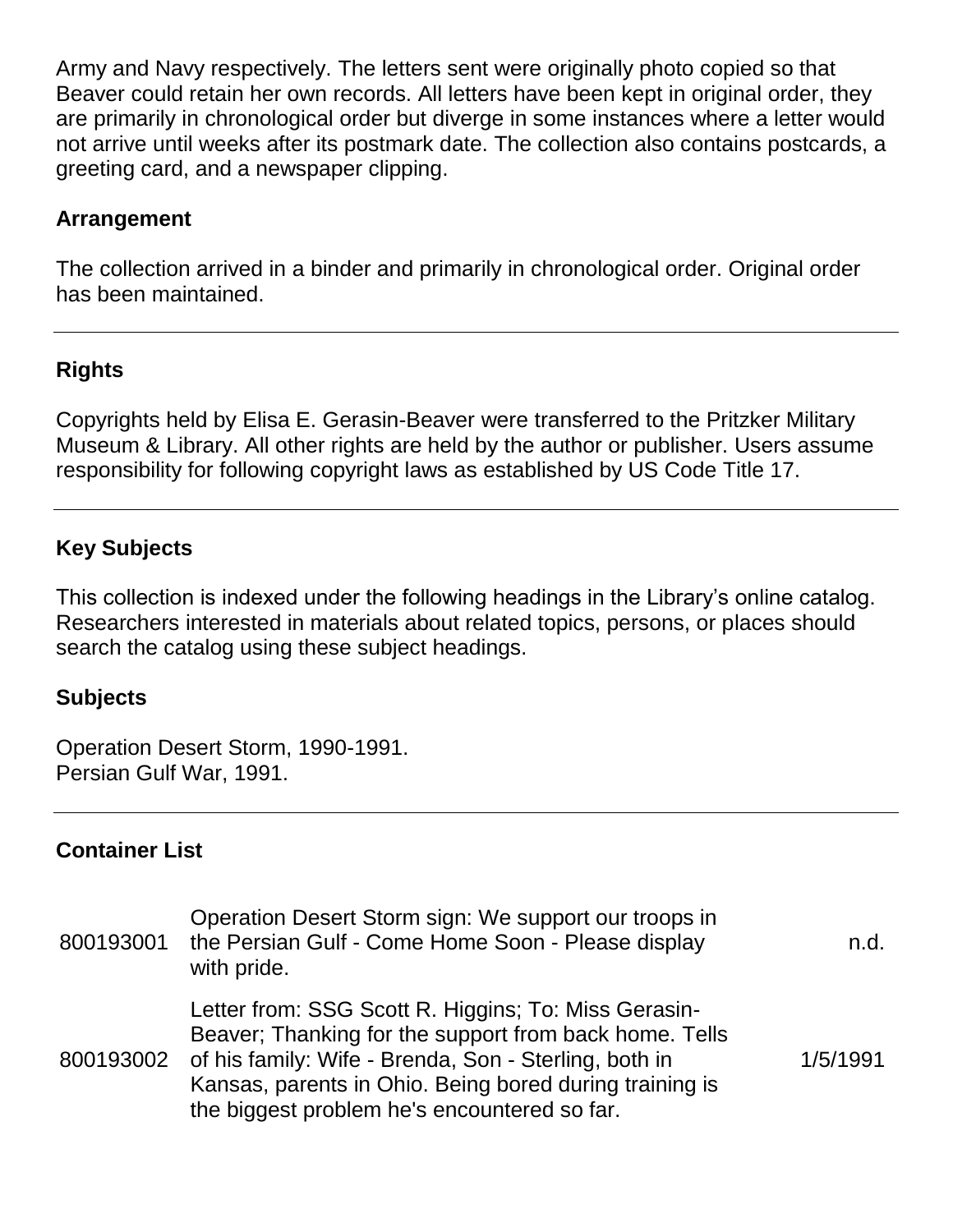| 800193003 | Letter from: Elisa Gerasin-Beaver; To: Scott; Excited to<br>receive a return letter from a soldier (her first and only<br>response so far). Received his letter on the day that<br>bombings began there. Sending a picture of her and her<br>cat. Elisa and her husband don't have children; she<br>works as a secretary in Chicago where she commutes<br>from Glen Ellyn. Everyone on the train was silent and<br>sad when the announcement of bombing was<br>announced. | 1/17/1991 |
|-----------|---------------------------------------------------------------------------------------------------------------------------------------------------------------------------------------------------------------------------------------------------------------------------------------------------------------------------------------------------------------------------------------------------------------------------------------------------------------------------|-----------|
| 800193004 | Letter from: Elisa; To: Scott; Has been watching the<br>"War in the Gulf" on TV. Was going to send a<br>newspaper, but heard that mail is limited to letters and<br>audio cassettes. Says that support for the troops is very<br>strong. Elisa's boss is postponing a trip to NY because of<br>fear of terrorism on the plane.                                                                                                                                            | 1/21/1991 |
| 800193005 | Letter from: Elisa; To: Scott; Watching CNN for news<br>coverage lately. Thinking that there won't be any<br>comparisons to Vietnam support or moral. Only<br>negatives so far are that airlines are having problems;<br>Eastern Air Lines filed for bankruptcy.                                                                                                                                                                                                          | 1/24/1991 |
| 800193006 | Letter from: Elisa; To: Scott; Read in the newspaper<br>about an English class writing to "Any Service Operation"<br>Desert Storm." Has heard about their poor living<br>conditions, wonders what his expertise is in, and how<br>women soldiers are doing there. Tomorrow is her and<br>Bill's 10 year wedding anniversary.                                                                                                                                              | 2/6/1991  |
| 800193007 | Letter from: Elisa; To: Scott; Prefaces the included card<br>(not included) that she knows Scott isn't a sexist.<br>Support is still very high; stores are running out of<br>ribbons and flags. Included: "Desert Storm" poem by<br>Barbara G. Hudson.                                                                                                                                                                                                                    | 2/5/1991  |
| 800193008 | Letter from: Elisa; To: Scott; Sending stickers (not<br>included) of The Simpsons since she saw that General<br>Powell was given a Bart Simpson doll and that is was<br>the new mascot for Desert Storm.                                                                                                                                                                                                                                                                  | 2/11/1991 |
| 800193009 | Letter from: Elisa; To: Scott; Having a snow blizzard in<br>Chicago today. Elisa's office building put up a huge flag<br>and yellow ribbons in the lobby. Planning a vacation to a<br>dude ranch in Colorado.                                                                                                                                                                                                                                                             | 2/14/1991 |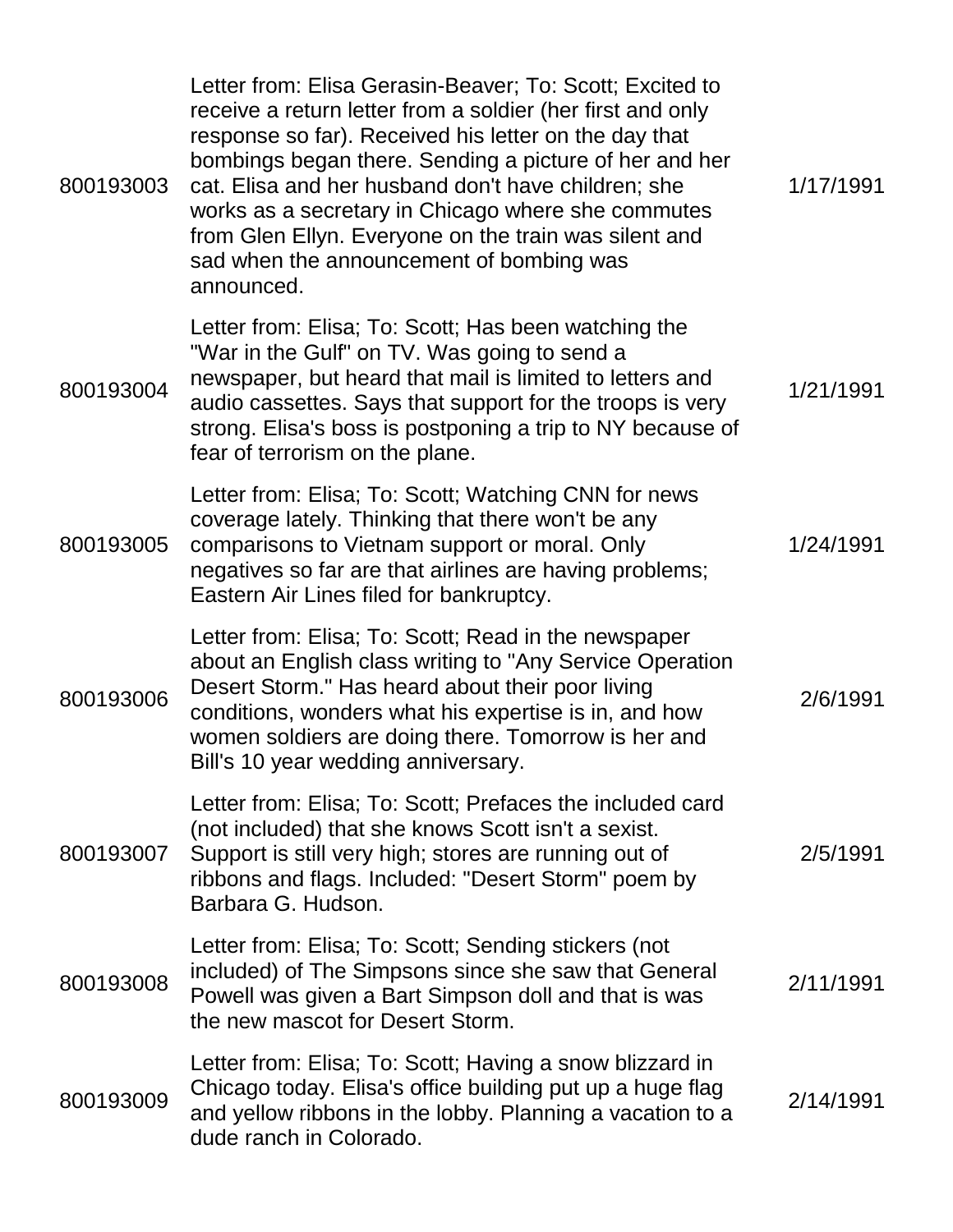| 800193010 | Letter from: Elisa; To: Scott; Hearing that a ground war<br>is eminent. Talks about love of animals, outdoors, and<br>taking trips to different places at least once a year.                                                                                                                                                                                                                                                      | 2/20/1991 |
|-----------|-----------------------------------------------------------------------------------------------------------------------------------------------------------------------------------------------------------------------------------------------------------------------------------------------------------------------------------------------------------------------------------------------------------------------------------|-----------|
| 800193011 | Letter from: Elisa; To: Scott; Mentions including articles<br>that might interest him. Valentine's dinner was cancelled<br>due to the blizzard. Hears that mail is on a five week<br>delay.                                                                                                                                                                                                                                       | 2/21/1991 |
| 800193012 | Letter from: Elisa; To: Scott; The ground war has started<br>and their hearing mixed results back home. Tells Scott of<br>her background and family history.                                                                                                                                                                                                                                                                      | 2/27/1991 |
| 800193013 | Letter from: Elisa; To: Scott; Easter greetings with note<br>about Elisa painting eggs.                                                                                                                                                                                                                                                                                                                                           | n.d.      |
| 800193014 | Letter from: Scott; To: Elisa; Says that it was nice to<br>receive a second letter from her. Comments on terrorism<br>threats being high and hoping that they are only threats.<br>Things on the front are going well, bombing continuing.                                                                                                                                                                                        | 2/17/1991 |
| 800193015 | Letter from: Elisa; To: Scott; Received his second letter<br>on March 4th, postmarked February 17. She's sent<br>eleven letters so far and is keeping photo copies of the<br>letters for her records and recollections. Hoping that he<br>can visit Colorado when he gets back home. Wants him<br>to call her when he does so they can talk about it;<br>mentions leaving message on an answering machine if<br>they aren't home. | 3/5/1991  |
| 800193016 | Letter from: Elisa; To: Scott; Anniversary greetings.<br>Hoping he gets it in time for the March 26th anniversary.                                                                                                                                                                                                                                                                                                                | 3/5/1991  |
| 800193017 | Letter from: Scott; To: Elisa; Glad that Elisa is writing to<br>him. Scott's wife teaches aerobics class for the Military<br>Wives group. Wants Elisa to tell her husband that he is<br>proud of what he did in Vietnam; knows it wasn't as<br>supported as the Gulf War.                                                                                                                                                         | 2/23/1991 |
| 800193018 | Postcard from: James Nash; To: Elisa; Photo of U.S.S.<br>America (CV-66). Thanking for her letter and that he too<br>is from Chicago.                                                                                                                                                                                                                                                                                             | 2/18/1991 |
| 800193019 | Letter from: Elisa; To: James; Happy to receive his<br>postcard on March 7, postmarked February 18. So<br>appreciative for the war being over and won. News on<br>TV show "Twin Peaks" being cancelled.                                                                                                                                                                                                                           | 3/8/1991  |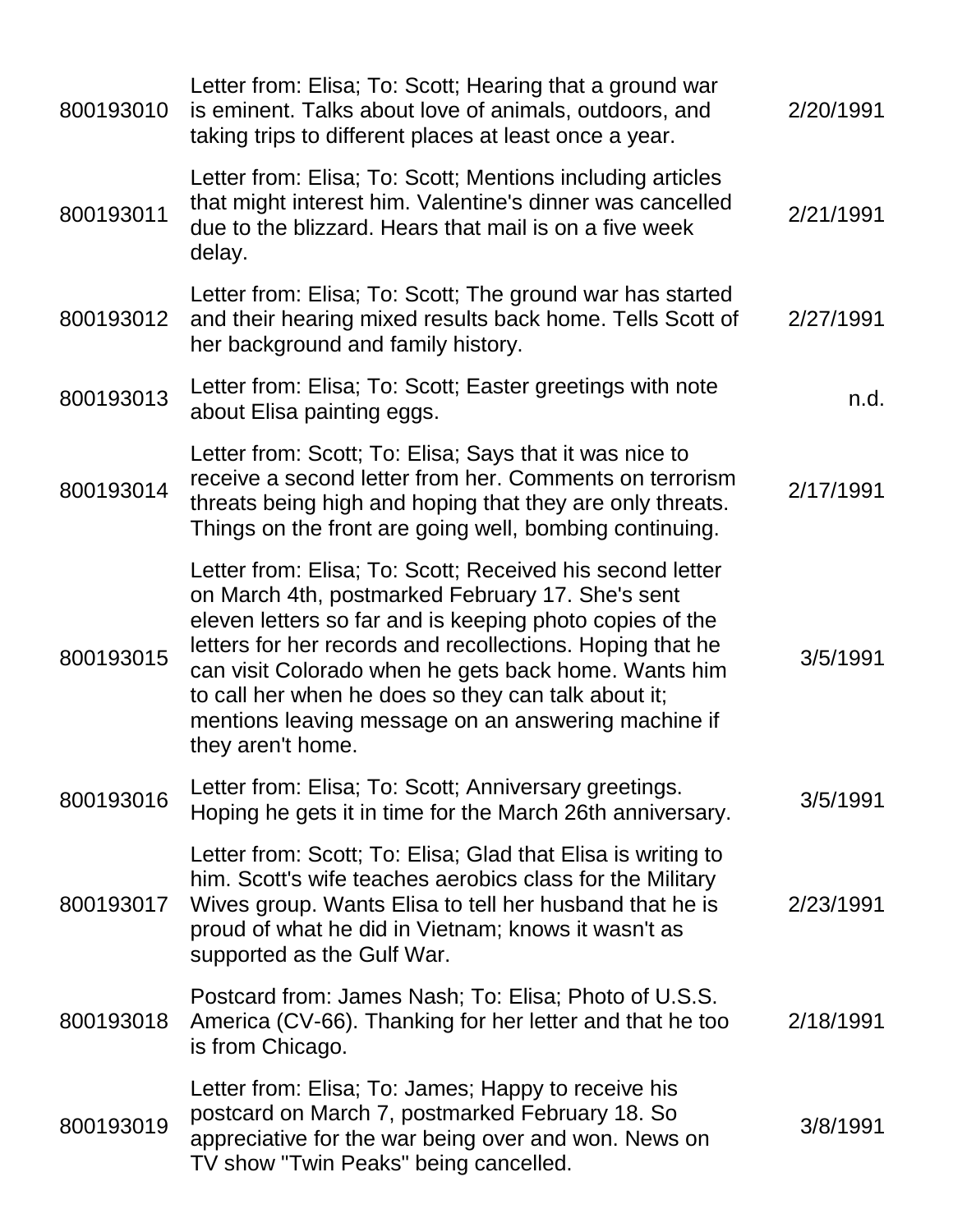| 800193020 | Letter from: Scott; To: Elisa; Talks about G-day (the start<br>of ground operations) on 24th of February. Has heard<br>that he may get to go home in either 3 day or 3 weeks.<br>Greatly appreciates her writing to him during his time<br>there.                            | 3/3/1991  |
|-----------|------------------------------------------------------------------------------------------------------------------------------------------------------------------------------------------------------------------------------------------------------------------------------|-----------|
| 800193021 | Letter from: James; To: Elisa; The mail is moving quicker<br>now that the war is over. Navy was first in and will be<br>last out; the ship he is on has four more months.<br>Heading to Hurghada, Egypt now and maybe Toulon,<br>France after.                               | 3/14/1991 |
| 800193022 | Letter from: Elisa; To: James; Asking if he is a reservist<br>or has a career in the Navy. Explains her job at the Civic<br>Opera house building downtown for New York Life.                                                                                                 | 3/21/1991 |
| 800193023 | Letter from: Scott; To: Elisa; Explaining the living<br>condition and meals; having cold MRE's (Meal, Ready to<br>Eat) and "Bird Baths" due to shortage in water. His<br>expertise is in pharmaceutics, trained at Academy of<br>Health sciences at Fort Sam Houston, Texas. | 3/5/1991  |
| 800193024 | Letter from: Scott; To: Elisa; Packing up and getting<br>ready to head home. Likes new technology like video<br>games, VCR's, and tape recorders. Talks about the<br>Iraqi's are setting the Kuwaiti oil fields on fire.                                                     | 3/6/1991  |
| 800193025 | Letter from: Scott; To: Elisa; Being told that they may not<br>be leaving for anther sixty to ninety days. Mentions he<br>has a two year old son.                                                                                                                            | 3/7/1991  |
| 800193026 | Letter from: Elisa; To: Scott; Sorry to hear that he's going<br>to be there longer; had originally stopped writing when<br>she heard he was coming home. Saw the Kuwait oil field<br>fires on the news. There have been a few tornados<br>touchdown nearby recently.         | 4/2/1991  |
| 800193027 | Letter from: Elisa; To: Scott; Talks about going to the<br>Kane County Flea Market and Bill's sister coming to visit.                                                                                                                                                        | 4/3/1991  |
| 800193028 | Letter from: Elisa; To: Jim; Talks about recent tornados,<br>Kane County Flea Market, and her cat's gingivitis.                                                                                                                                                              | 4/3/1991  |
| 800193029 | Letter from: Scott; To: Elisa; Waiting to get to port to<br>leave Saudi Arabia. His wife sent a tape recording on<br>microcassette of her and their son's voice.                                                                                                             | 3/11/1991 |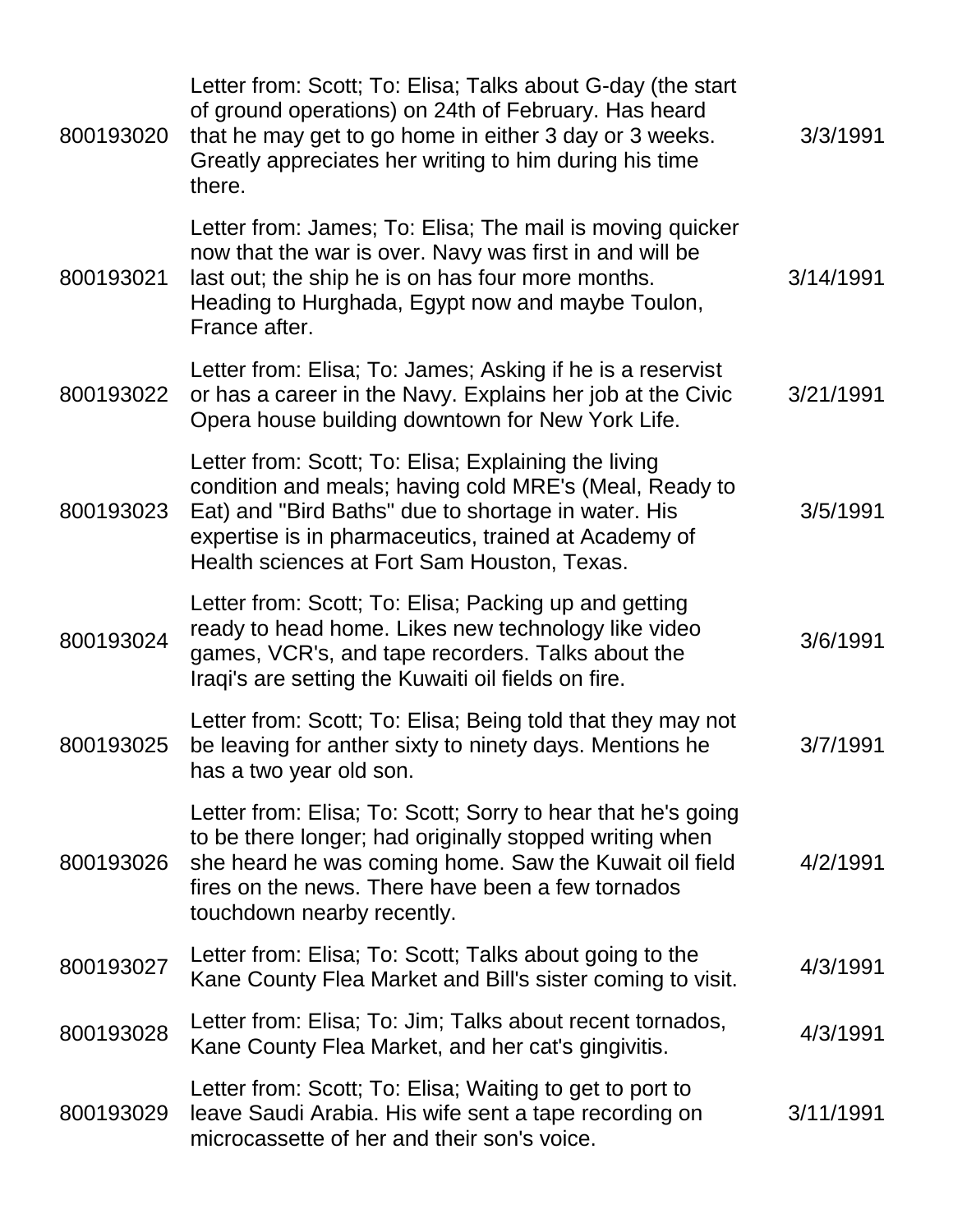| 800193030 | Letter from: Elisa; To: Scott; Have been doing work on<br>the house; carpet, wallpaper; bugs. Maybe would have<br>sent a mini cassette player of her voice too.                                                                          | 4/9/1991  |
|-----------|------------------------------------------------------------------------------------------------------------------------------------------------------------------------------------------------------------------------------------------|-----------|
| 800193031 | Letter from: Scott; To: Elisa; No one from his company<br>was even injured in the war. Have been playing softball<br>to pass the time. Upset he won't be home in time for his<br>anniversary.                                            | 3/17/1991 |
| 800193032 | Letter from: Scott; To: Elisa; Thanking for her<br>anniversary card. Got word that he should be home no<br>later than May 28th. Hoping to visit Ohio once he returns<br>since he missed his younger brother's wedding due to<br>the war. | 3/25/1991 |
| 800193033 | Letter from: Elisa; To: Scott; Describes how tax season<br>is going at her work. There was supposed to take place<br>on her train today, but the court was able to stop it.                                                              | 4/17/1991 |
| 800193034 | Letter from: Elisa; To: Scott; Hoping he'll be home by the<br>time he reads the letter. It was secretary's week at work<br>and that her and Bill have been working in the yard.<br>(Includes recipes for chowder).                       | 4/23/1991 |
| 800193035 | Letter from: Scott; To: Elisa; Leaving present location on<br>April 15th; should finally be home by May 12th. Writes a<br>few lines in German.                                                                                           | 4/13/1991 |
| 800193036 | Letter from: Scott; To: Elisa; Preparing vehicles to<br>redeploy home. Tells how he met his wife.                                                                                                                                        | 4/19/1991 |
| 800193037 | Letter from: Scott; To: Elisa; Due to leave on May 9th,<br>should be home before the letter reaches her. Wishing<br>more people were as considerate as Elisa.                                                                            | 5/3/1991  |
| 800193038 | Letter from: Scott; To: Elisa; Thinking he may have<br>gotten her last letter as mail sent after April 24th will be<br>redirected to Fort Riley. Tells about himself and his<br>history in the military.                                 | 5/4/1991  |
| 800193039 | Postcard from: Scott; To: Elisa; (Flags of the World) He<br>should be home by the time she receives this. Wait to<br>write until he knows his new address.                                                                               | n.d.      |
| 800193040 | Letter from: James; To: Elisa; Talks about his family;<br>married with two kids. Says if he wins the lottery he'll<br>send her and Bill on a cruise. Going to send pictures                                                              | 3/27/1991 |